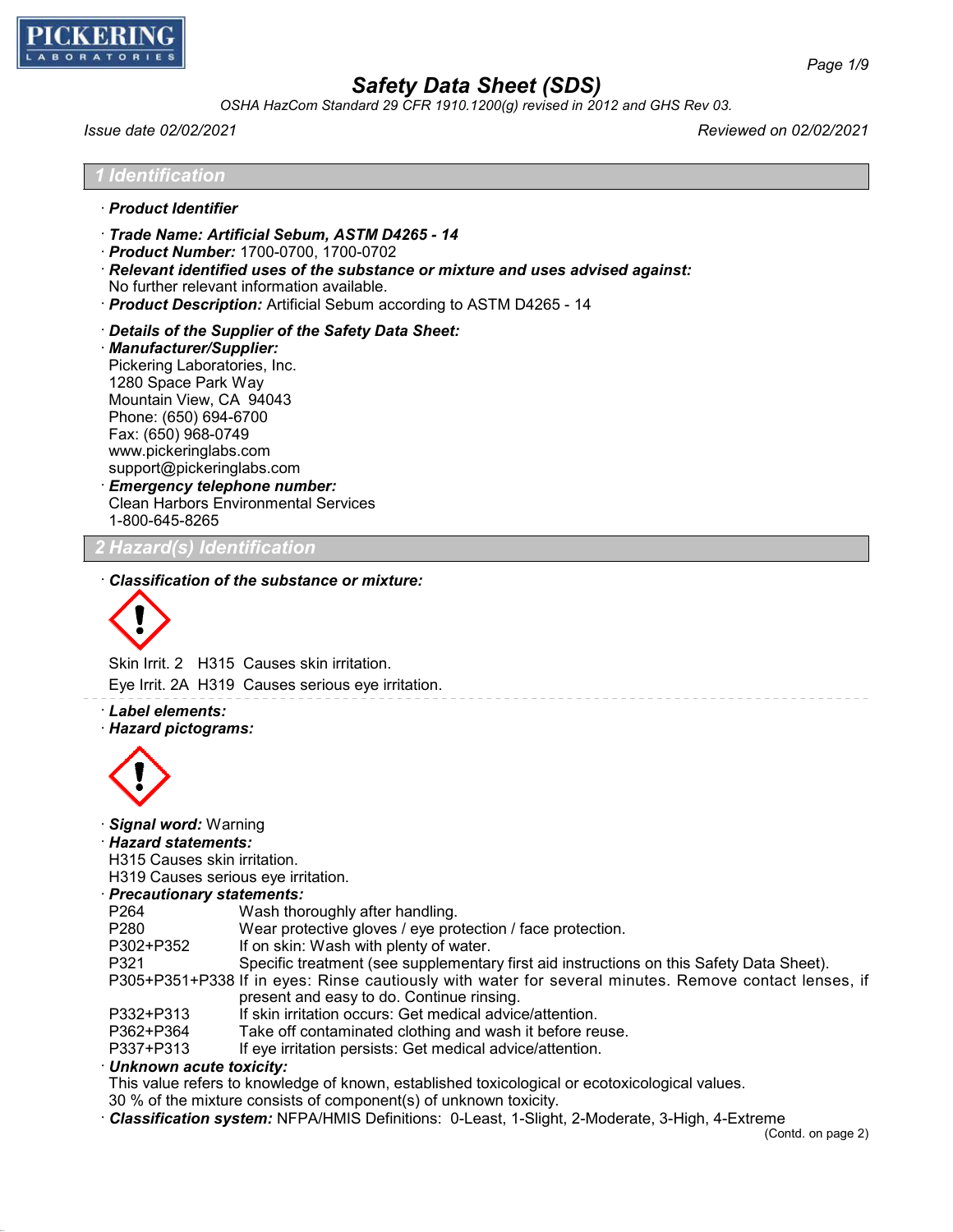

*OSHA HazCom Standard 29 CFR 1910.1200(g) revised in 2012 and GHS Rev 03.*

*Issue date 02/02/2021 Reviewed on 02/02/2021*

*Trade Name: Artificial Sebum, ASTM D4265 - 14*

· *NFPA ratings (scale 0 - 4)*

1 0  $\overline{0}$ Health  $= 1$  $Fire = 0$  $Reactivity = 0$ 

· *HMIS-ratings (scale 0 - 4)*

**HEALTH**  FIRE REACTIVITY 0  $\frac{1}{2}$  Health = 1  $\overline{0}$  $Fire = 0$ Physical Hazard = 0

### · *Hazard(s) not otherwise classified (HNOC):* None

\* *3 Composition/Information on Ingredients*

### · *Chemical characterization: Substance*

· *Description:* Mixture of substances listed below with non-hazardous additions.

| · Dangerous Components:              |                                                                                                       |           |
|--------------------------------------|-------------------------------------------------------------------------------------------------------|-----------|
| CAS: 8001-31-8<br>RTECS: GG6040000   | Fractionated Coconut Oil (Caprylic/Capric Triglycerides)                                              | 15-35%    |
| CAS: 8002-74-2<br>RTECS: RV 0350000  | <b>Paraffin Waxes</b>                                                                                 | $2 - 12%$ |
| CAS: 57-11-4                         | Stearic Acid, pure<br>RTECS: WI 2800000 (1) Skin Irrit. 2, H315; STOT SE 3, H335; Eye Irrit. 2B, H320 | $2 - 12%$ |
| A - Little - - - Little Concordiance |                                                                                                       |           |

· *Additional information:*

The exact percentages of the ingredients of this mixture are considered to be proprietary and are withheld in accordance with the provisions of paragraph (i) of §1910.1200 of 29 CFR 1910.1200 Trade Secrets. Product contains trace amounts of naturally occurring amino acids and low level salts.

### *4 First-Aid Measures*

- · *Description of first aid measures*
- · *General information:* If symptoms persist, call a physician.
- · *After inhalation:*
- Not anticipated under normal use.

In case of unconsciousness place patient stably in the side position for transportation.

· *After skin contact:*

Immediately wash with water and soap and rinse thoroughly.

If skin irritation occurs, consult a doctor.

· *After eye contact:*

Rinse opened eye for at least 15 minutes under running water. If symptoms persist, consult a doctor. If easy to do so, remove contact lenses if worn.

If eye irritation occurs, consult a doctor.

· *After swallowing:* If swallowed and symptoms occur, consult a doctor.

· *Information for doctor*

· *Most important symptoms and effects, both acute and delayed:* No further relevant information available. · *Indication of any immediate medical attention and special treatment needed:*

No further relevant information available.

### *5 Fire-Fighting Measures*

- · *Extinguishing media*
- · *Suitable extinguishing agents:* Use fire fighting measures that suit the environment.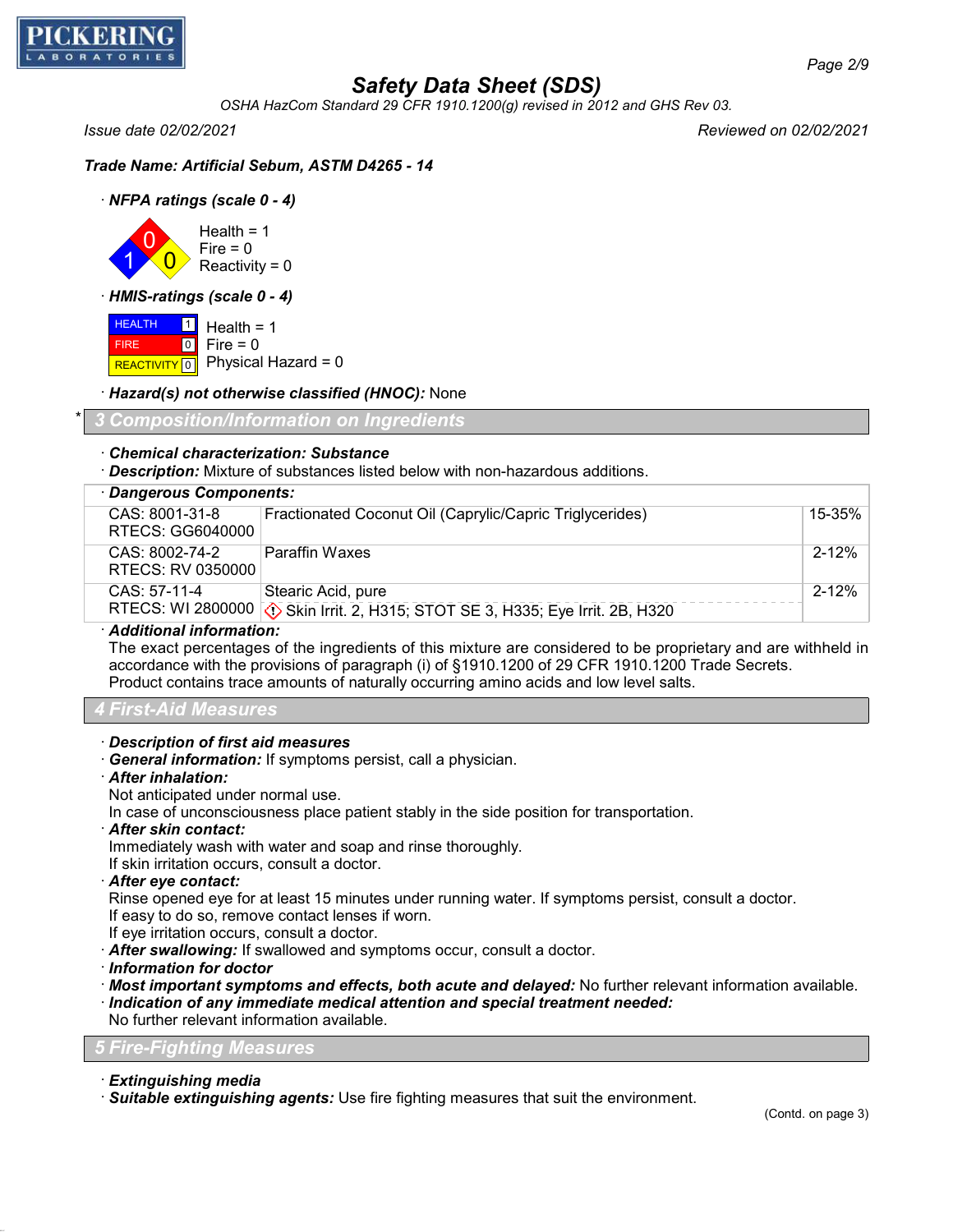

*OSHA HazCom Standard 29 CFR 1910.1200(g) revised in 2012 and GHS Rev 03.*

*Issue date 02/02/2021 Reviewed on 02/02/2021*

*Trade Name: Artificial Sebum, ASTM D4265 - 14*

- · *For safety reasons unsuitable extinguishing agents:* No further relevant information.
- · *Special hazards arising from the substance or mixture:* No further relevant information available.
- · *Advice for firefighters*
- · *Special protective equipment for firefighters:*

As in any fire, wear self-contained breathing apparatus pressure-demand (NIOSH approved or equivalent) and full protective gear to prevent contact with skin and eyes.

*6 Accidental Release Measures*

- · *Personal precautions, protective equipment and emergency procedures:* Ensure adequate ventilation.
- · *Environmental precautions:* No special measures required.
- · *Methods and material for containment and cleaning up:* Use the appropriate tools to collect the material and dispose of it in an approved waste disposal container. Dispose of the collected material according to regulations.

· *Reference to other sections:*

See Section 7 for information on safe handling.

See Section 8 for information on personal protection equipment.

- See Section 13 for disposal information.
- · *Protective Action Criteria for Chemicals*

| $·$ PAC-1:                |                                                                      |                            |
|---------------------------|----------------------------------------------------------------------|----------------------------|
|                           | 57-10-3 Palmitic acid                                                |                            |
| 112-80-1 Oleic acid, pure |                                                                      | 220 mg/m <sup>3</sup>      |
|                           | 57-11-4 Stearic Acid, pure                                           | 14 mg/ $m3$                |
|                           | 111-02-4 2,6,10,15,19,23-hexamethyltetracosa-2,6,10,14,18,22-hexaene |                            |
| $·$ PAC-2:                |                                                                      |                            |
|                           | 57-10-3 Palmitic acid                                                | 2.1 mg/m <sup>3</sup>      |
|                           | 112-80-1 Oleic acid, pure                                            | 2,400 mg/m <sup>3</sup>    |
|                           | 57-11-4 Stearic Acid, pure                                           | 150 mg/m $3$               |
|                           | 111-02-4 2,6,10,15,19,23-hexamethyltetracosa-2,6,10,14,18,22-hexaene | 90 mg/ $m3$                |
| $·$ PAC-3:                |                                                                      |                            |
|                           | 57-10-3 Palmitic acid                                                | 12 mg/ $m3$                |
|                           | 112-80-1 Oleic acid, pure                                            | $15,000$ mg/m <sup>3</sup> |
|                           | 57-11-4 Stearic Acid, pure                                           | 910 mg/m <sup>3</sup>      |
|                           | 111-02-4 2,6,10,15,19,23-hexamethyltetracosa-2,6,10,14,18,22-hexaene | 540 mg/m $3$               |
|                           | 7 <i>Handling and Chavang</i>                                        |                            |

*7 Handling and Storage*

- · *Handling*
- · *Precautions for safe handling:*

Avoid contact with skin, eyes and clothing

Use personal protection equipment as outlined in section 8.

· *Information about protection against explosions and fires:* No special measures required.

- · *Conditions for safe storage, including any incompatibilities*
- · *Storage*
- · *Requirements to be met by storerooms and receptacles:*
- Store refrigerated
- Shelf Life: 1 year from the date of manufacture
- · *Information about storage in one common storage facility:* Not required.
- · *Further information about storage conditions:* Keep receptacle tightly sealed.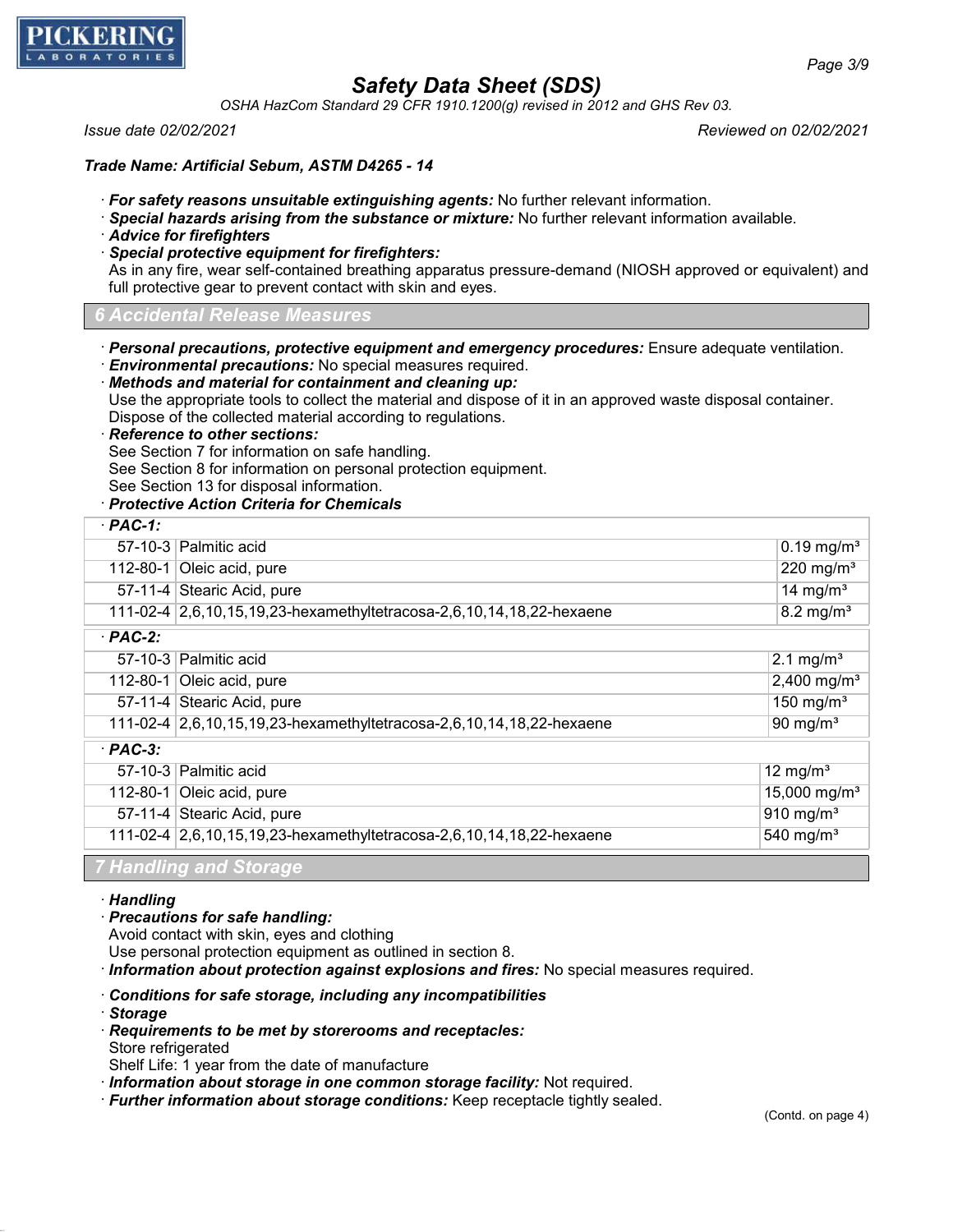

*OSHA HazCom Standard 29 CFR 1910.1200(g) revised in 2012 and GHS Rev 03.*

*Issue date 02/02/2021 Reviewed on 02/02/2021*

### *Trade Name: Artificial Sebum, ASTM D4265 - 14*

· *Specific end use(s):* No further relevant information available.

*8 Exposure Controls/Personal Protection*

· *Additional information about design of technical systems:* No further data; see section 7.

### · *Control parameters:*

### · *Components with occupational exposure limits:*

The following constituents are the only constituents of the product which have a PEL, TLV or other recommended exposure limit.

At this time, the remaining constituents have no known exposure limits.

### **8001-31-8 Fractionated Coconut Oil (Caprylic/Capric Triglycerides)**

#### TWA Long-term value: 6

### **8002-74-2 Paraffin Waxes**

REL Long-term value: 2 mg/m<sup>3</sup>

TLV  $\vert$  Long-term value: 2 mg/m<sup>3</sup>

· *Additional information:* The lists that were valid during the creation of this SDS were used as basis.

- · *Exposure controls:*
- · *Personal protective equipment*

### · *General protective and hygienic measures:*

Use adequate exhaust ventilation to prevent inhalation of product vapors.

Do not eat or drink while handling product.

Immediately remove all soiled and contaminated clothing.

Keep away from foodstuffs, beverages and feed.

Immediately remove all soiled and contaminated clothing and wash before reuse.

Wash hands before breaks and at the end of work.

Avoid contact with the eyes and skin.

### · *Breathing equipment:*

Respiratory protection is not required unless handling of the material produces nuisance airborne concentrations.

· *Protection of hands:*



Protective gloves

The glove material has to be impermeable and resistant to the product/ the substance/ the preparation.

· *Material of gloves:* Latex or vinyl

· *Penetration time of glove material:*

The exact break-through time has to be determined and observed by the manufacturer of the protective gloves.

· *Eye protection:*



Tightly sealed goggles

- · *Body protection:* Lab coat
- · *Limitation and supervision of exposure into the environment:* None

(Contd. on page 5)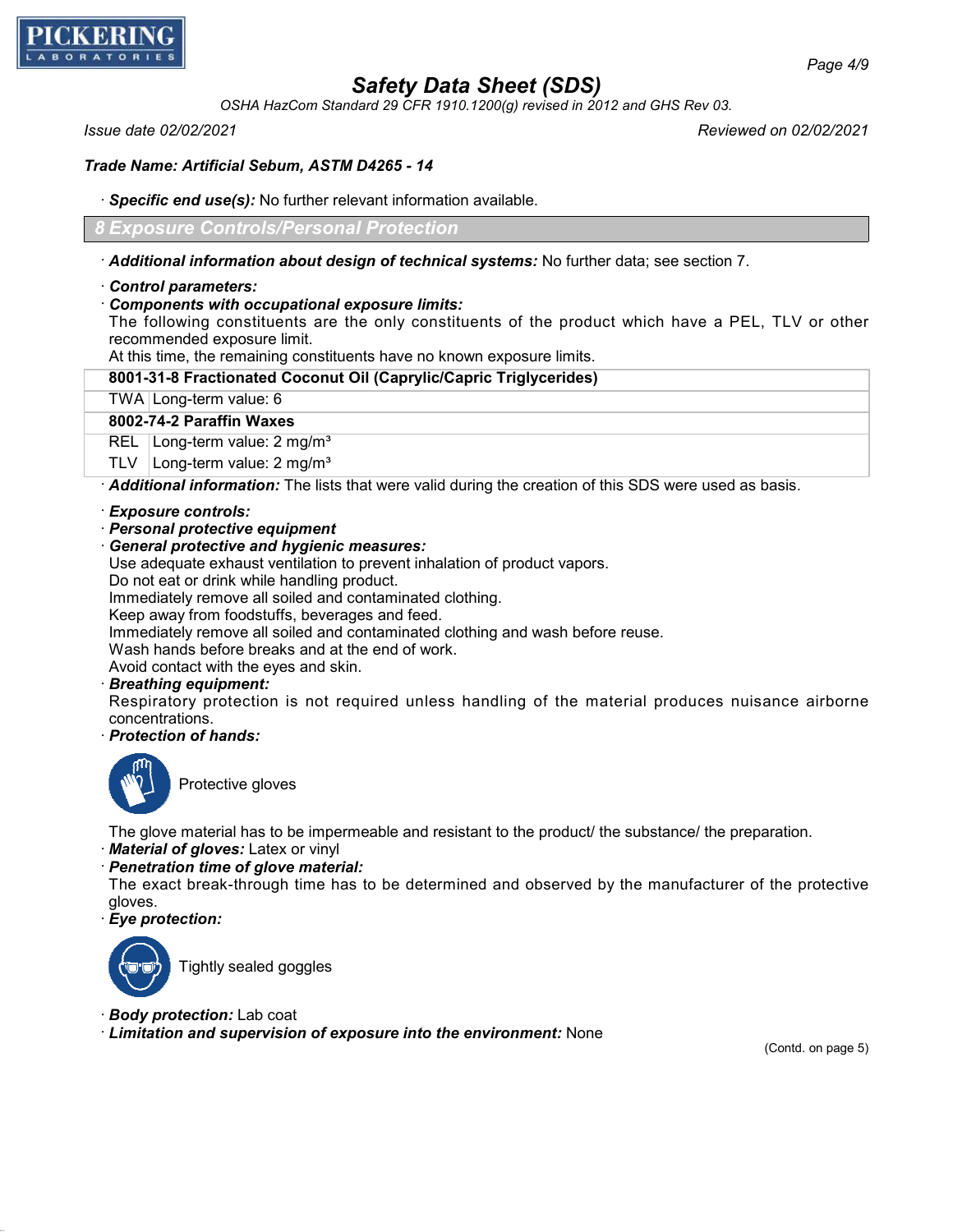

*OSHA HazCom Standard 29 CFR 1910.1200(g) revised in 2012 and GHS Rev 03.*

*Issue date 02/02/2021 Reviewed on 02/02/2021*

*Trade Name: Artificial Sebum, ASTM D4265 - 14*

### *9 Physical and Chemical Properties*

| Information on basic physical and chemical properties<br><b>General Information</b> |                                                                          |
|-------------------------------------------------------------------------------------|--------------------------------------------------------------------------|
| · Appearance:<br>Form:<br>Color:<br>· Odor:<br>Odor threshold:                      | Solid<br>White<br>Odorless<br>Not determined.                            |
| · pH-value:                                                                         | Not applicable.                                                          |
| Change in condition<br><b>Melting point/Melting range:</b>                          | Not determined.                                                          |
| · Flash point:                                                                      | None                                                                     |
| · Flammability (solid, gaseous):                                                    | Not determined.                                                          |
| · Ignition temperature:                                                             | Not applicable                                                           |
| · Decomposition temperature:                                                        | Not determined.                                                          |
| · Auto igniting:                                                                    | Product is not self-igniting.                                            |
| · Danger of explosion:                                                              | Product does not present an explosion hazard.                            |
| · Explosion limits:<br>Lower:<br><b>Upper:</b>                                      | Not determined.<br>Not determined.                                       |
| · Vapor pressure:                                                                   | Not applicable.                                                          |
| · Density:<br>· Relative density:<br>· Vapor density:<br>· Evaporation rate:        | Not determined.<br>Not determined.<br>Not applicable.<br>Not applicable. |
| · Solubility in / Miscibility with:<br>Water:                                       | Soluble.                                                                 |
| · Partition coefficient (n-octanol/water): Not determined.                          |                                                                          |
| · Viscosity:<br>Dynamic:<br><b>Kinematic:</b>                                       | Not applicable.<br>Not applicable.                                       |
| · Solvent content:<br><b>VOC content:</b>                                           | 0.00%                                                                    |
| Other information:                                                                  | No further relevant information available.                               |
| 10 Stability and Reactivity                                                         |                                                                          |

· *Reactivity:* No further relevant information available.

· *Chemical stability:* Stable under normal conditions.

· *Thermal decomposition / conditions to be avoided:* No decomposition if used according to specifications.

· *Possibility of hazardous reactions:* No dangerous reactions known.

· *Conditions to avoid:* No further relevant information available.

· *Incompatible materials:* No further relevant information available.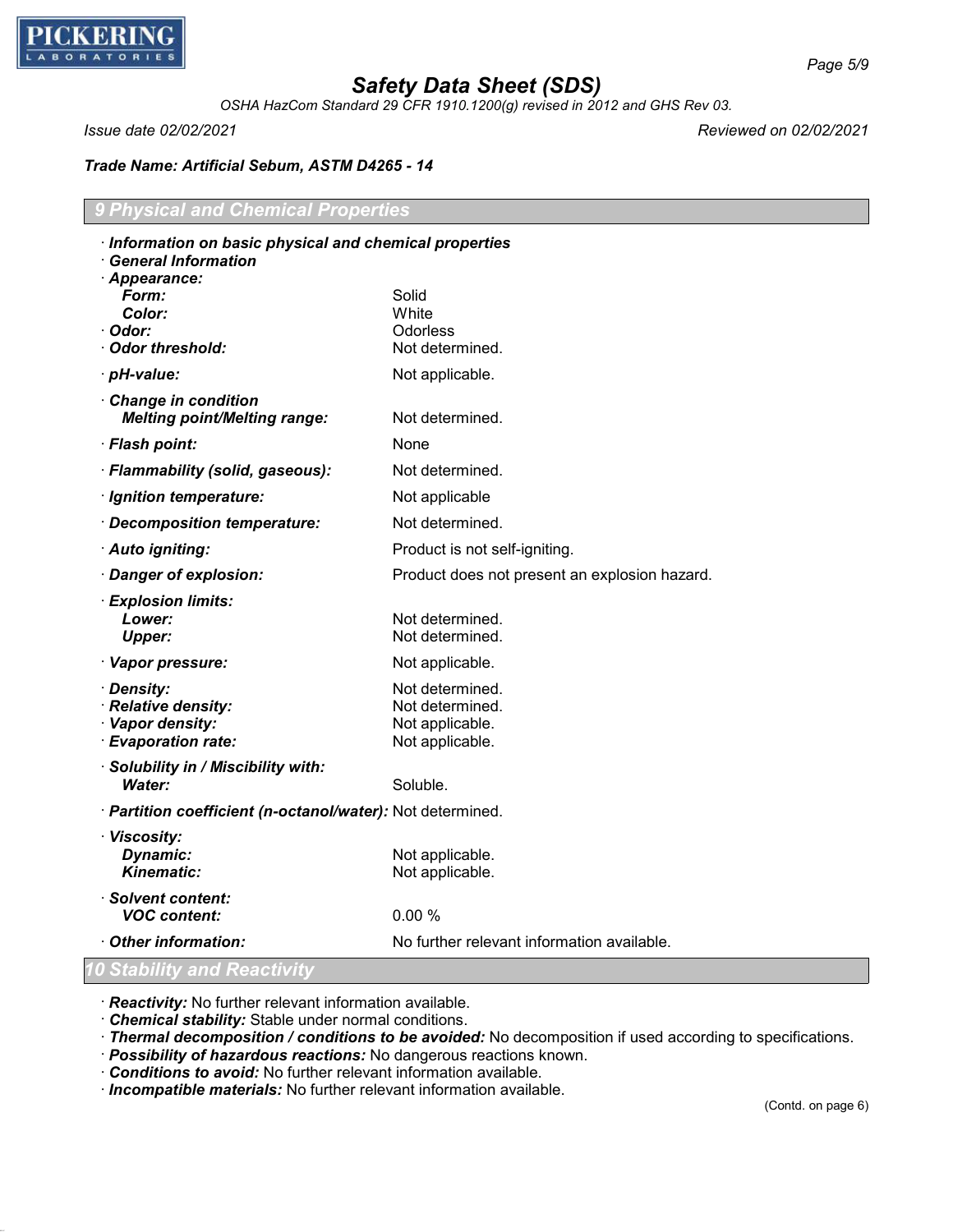

*OSHA HazCom Standard 29 CFR 1910.1200(g) revised in 2012 and GHS Rev 03.*

*Issue date 02/02/2021 Reviewed on 02/02/2021*

### *Trade Name: Artificial Sebum, ASTM D4265 - 14*

· *Hazardous decomposition products:* No dangerous decomposition products known.

|                           | Toxicological Information                                                  |                                                                                                                                                                                                                                                                      |
|---------------------------|----------------------------------------------------------------------------|----------------------------------------------------------------------------------------------------------------------------------------------------------------------------------------------------------------------------------------------------------------------|
| · Acute toxicity:         | · Information on toxicological effects:                                    |                                                                                                                                                                                                                                                                      |
|                           |                                                                            | · LD/LC50 values that are relevant for classification:                                                                                                                                                                                                               |
|                           |                                                                            | 8001-31-8 Fractionated Coconut Oil (Caprylic/Capric Triglycerides)                                                                                                                                                                                                   |
| Oral                      | <b>LD50</b>                                                                | >5,000 mg/kg (Rat)                                                                                                                                                                                                                                                   |
|                           | 8002-74-2 Paraffin Waxes                                                   |                                                                                                                                                                                                                                                                      |
| Oral                      | LD50                                                                       | >5,000 mg/kg (Rat)                                                                                                                                                                                                                                                   |
| Dermal                    | LD50                                                                       | >2,000 mg/kg (Rabbit)                                                                                                                                                                                                                                                |
|                           |                                                                            | Inhalative $ $ LC50/96 hours $ $ >100 mg/l (Trout)                                                                                                                                                                                                                   |
|                           | 57-11-4 Stearic Acid, pure                                                 |                                                                                                                                                                                                                                                                      |
| Dermal                    | <b>LD50</b>                                                                | >5,000 mg/kg (Rabbit)                                                                                                                                                                                                                                                |
| preparations:<br>Irritant | · Additional toxicological information:<br><b>Carcinogenic categories:</b> | The product shows the following dangers according to internally approved calculation methods for                                                                                                                                                                     |
|                           | Group 1 - Carcinogenic to humans                                           | · IARC (International Agency for Research on Cancer):<br>Group 2A - Probably carcinogenic to humans<br>Group 2B - Possibly carcinogenic to humans<br>Group 3 - Not classifiable as to its carcinogenicity to humans<br>Group 4 - Probably not carcinogenic to humans |
| 57-88-5 Cholesterol       |                                                                            | 3                                                                                                                                                                                                                                                                    |
|                           | · NTP (National Toxicology Program):                                       |                                                                                                                                                                                                                                                                      |
|                           | None of the ingredients are listed.                                        |                                                                                                                                                                                                                                                                      |
|                           |                                                                            | OSHA-Ca (Occupational Safety & Health Administration):                                                                                                                                                                                                               |
|                           | None of the ingredients are listed.                                        |                                                                                                                                                                                                                                                                      |
|                           | <b>Ecological Information</b>                                              |                                                                                                                                                                                                                                                                      |
|                           |                                                                            |                                                                                                                                                                                                                                                                      |
| · Toxicity:               |                                                                            |                                                                                                                                                                                                                                                                      |
| · Aquatic toxicity:       |                                                                            |                                                                                                                                                                                                                                                                      |
|                           | 8002-74-2 Paraffin Waxes                                                   |                                                                                                                                                                                                                                                                      |
|                           | EC50 > 10,000 mg/l (Daphnia)                                               |                                                                                                                                                                                                                                                                      |
|                           | <b>Behavior in environmental systems:</b>                                  | · Persistence and degradability: No further relevant information available.<br>Bioaccumulative potential: No further relevant information available.                                                                                                                 |

- · *Mobility in soil:* No further relevant information available.
- · *Additional ecological information:*

· *General notes:*

Do not allow undiluted product or product that has not been neutralized to reach ground water, water course or sewage system.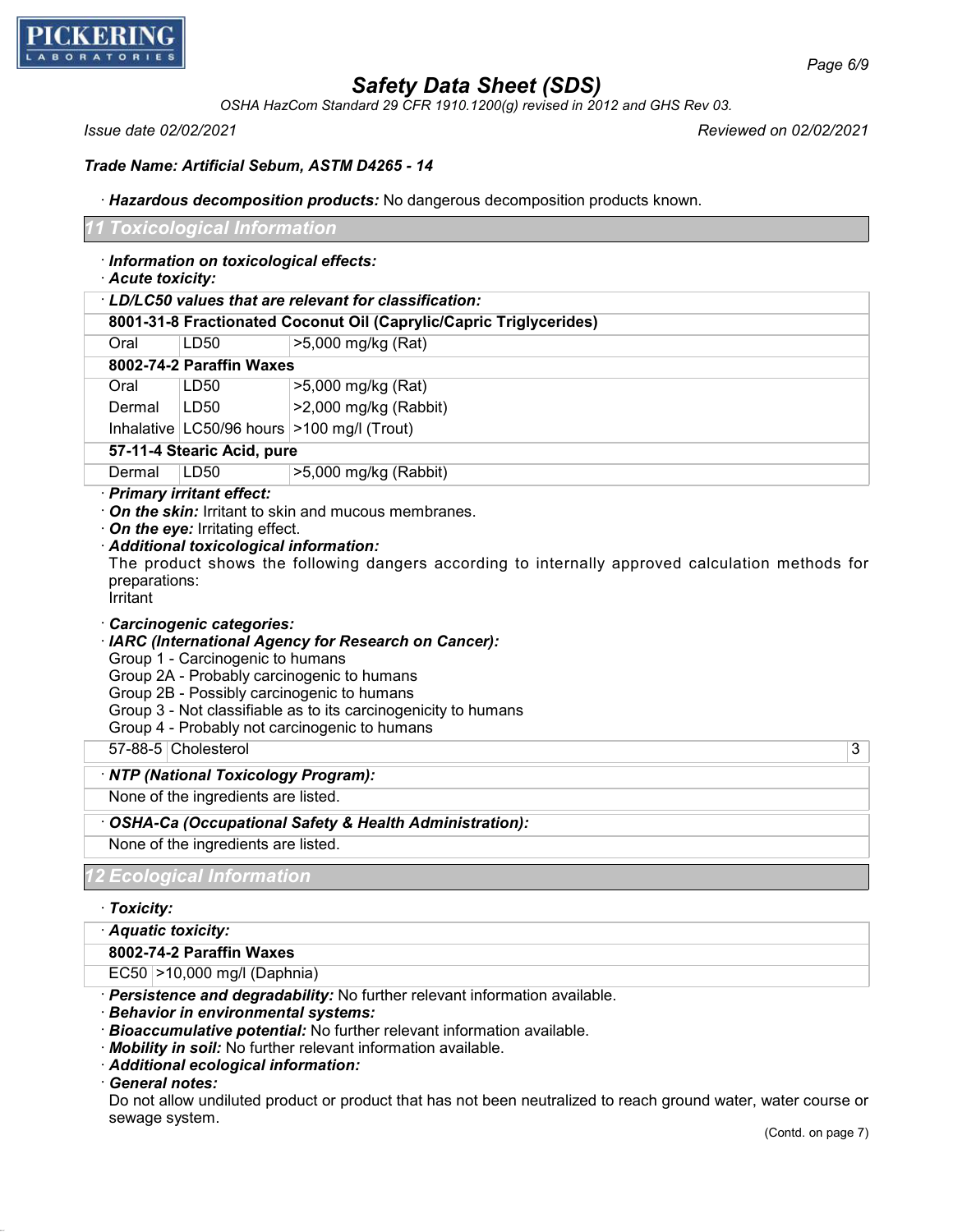

*OSHA HazCom Standard 29 CFR 1910.1200(g) revised in 2012 and GHS Rev 03.*

*Issue date 02/02/2021 Reviewed on 02/02/2021*

#### *Trade Name: Artificial Sebum, ASTM D4265 - 14*

### · *Results of PBT and vPvB assessment:*

- · *PBT:* Not applicable.
- · *vPvB:* Not applicable.
- · *Other adverse effects:* No further relevant information available.

### *13 Disposal Considerations*

#### · *Waste treatment methods*

· *Recommendation:*

This product may be mixed with a combustible solvent and burned in a chemical incinerator equipped with an after burner and scruber. This product can also be sent to an EPA approved waste disposal facility. Observe all federal, state and local environmental regulations when disposing of this material.

· *Uncleaned packaging*

- · *Recommendation:* Disposal must be made according to official regulations.
- · *Recommended cleansing agent:* Water, if necessary with cleansing agents.

#### *14 Transport Information*

| · UN-Number:                                 |                        |
|----------------------------------------------|------------------------|
| · DOT, ADR/ADN, ADN, IMDG, IATA              | Non-Regulated Material |
| · UN proper shipping name:                   |                        |
| · DOT, ADR/ADN, ADN, IMDG, IATA              | Non-Regulated Material |
| · Transport hazard class(es):                |                        |
|                                              |                        |
| · DOT, ADR/ADN, ADN, IMDG, IATA              |                        |
| · Class:                                     | Non-Regulated Material |
| · Packing group:                             |                        |
| · DOT, ADR/ADN, IMDG, IATA                   | Non-Regulated Material |
| · Environmental hazards:                     | Not applicable.        |
| · Special precautions for user:              | Not applicable.        |
|                                              |                        |
| · Transport in bulk according to Annex II of |                        |
| <b>MARPOL73/78 and the IBC Code:</b>         | Not applicable.        |
| · UN "Model Regulation":                     | Non-Regulated Material |
| <u>5 Regulatory Information</u>              |                        |
|                                              |                        |

· *Safety, health and environmental regulations/legislation specific for the substance or mixture:* No further relevant information available.

| · SARA (Superfund Amendments and Reauthorization):                 |                    |
|--------------------------------------------------------------------|--------------------|
| · Section 355 (extremely hazardous substances):                    |                    |
| None of the ingredients are listed.                                |                    |
| Section 313 (Specific toxic chemical listings):                    |                    |
| None of the ingredients are listed.                                |                    |
| · TSCA (Toxic Substances Control Act):                             |                    |
| 8001-25-0 Virgin Olive oil                                         | <b>ACTIVE</b>      |
| 8001-31-8 Fractionated Coconut Oil (Caprylic/Capric Triglycerides) | <b>ACTIVE</b>      |
| 57-10-3 Palmitic acid                                              | <b>ACTIVE</b>      |
| 112-80-1 Oleic acid, pure                                          | <b>ACTIVE</b>      |
| 8002-74-2 Paraffin Waxes                                           | <b>ACTIVE</b>      |
| 57-11-4 Stearic Acid, pure                                         | <b>ACTIVE</b>      |
| 57-88-5 Cholesterol                                                | <b>ACTIVE</b>      |
|                                                                    | (Contd. on page 8) |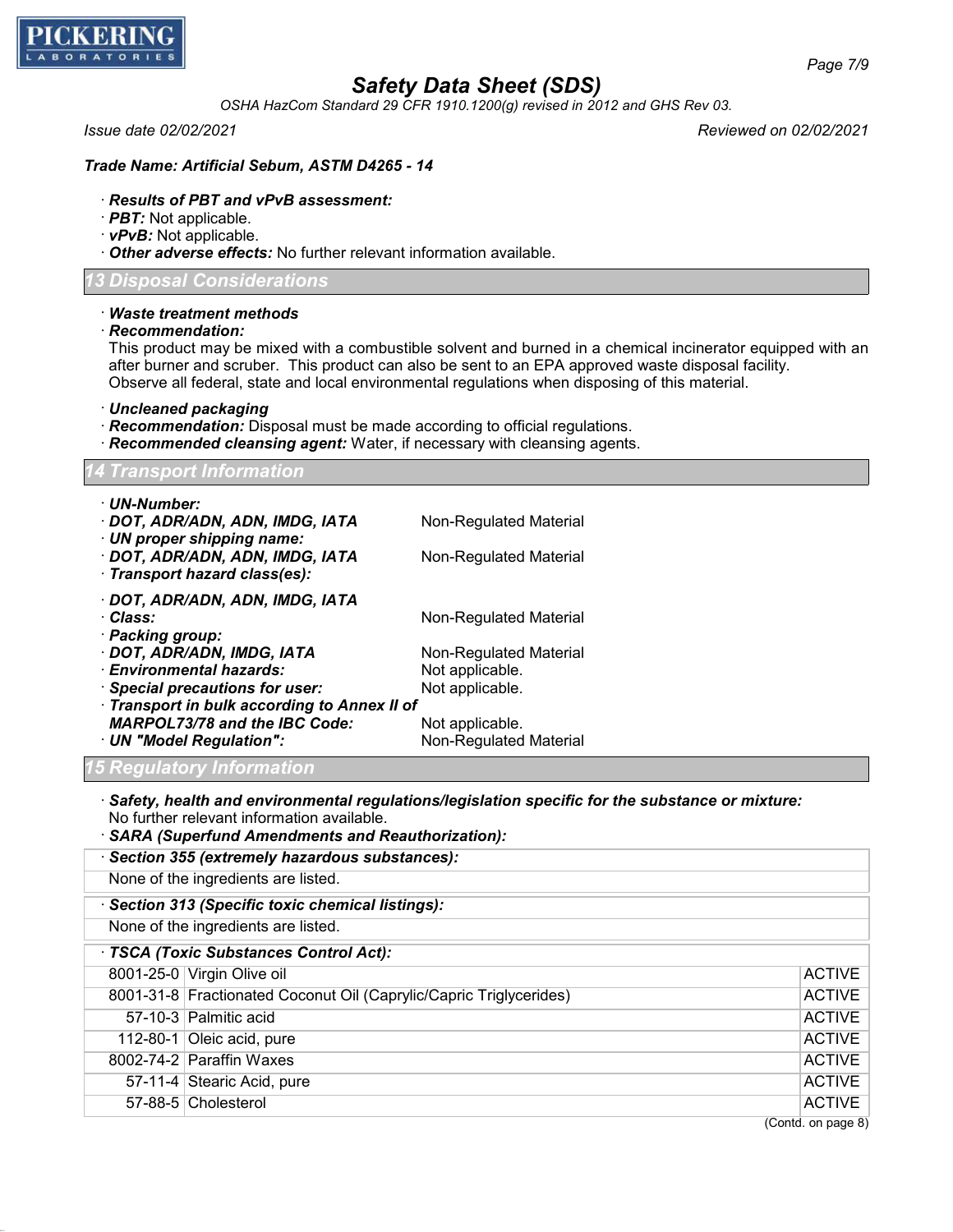

*OSHA HazCom Standard 29 CFR 1910.1200(g) revised in 2012 and GHS Rev 03.*

*Issue date 02/02/2021 Reviewed on 02/02/2021*

### *Trade Name: Artificial Sebum, ASTM D4265 - 14*

| 60-33-3 linoleic acid, pure                                          | <b>ACTIVE</b> |
|----------------------------------------------------------------------|---------------|
| 111-02-4 2,6,10,15,19,23-hexamethyltetracosa-2,6,10,14,18,22-hexaene | <b>ACTIVE</b> |
| · Hazardous Air Pollutants                                           |               |
| None of the ingredients are listed.                                  |               |
| California Proposition 65:                                           |               |
| <b>Chemicals known to cause cancer:</b>                              |               |
| None of the ingredients are listed.                                  |               |
| Chemicals known to cause reproductive toxicity for females:          |               |
| None of the ingredients are listed.                                  |               |
| Chemicals known to cause reproductive toxicity for males:            |               |
| None of the ingredients are listed.                                  |               |
| Chemicals known to cause developmental toxicity:                     |               |
| None of the ingredients are listed.                                  |               |
| · New Jersey Right-to-Know List:                                     |               |
| 8002-74-2 Paraffin Waxes                                             |               |
| New Jersey Special Hazardous Substance List:                         |               |
| None of the ingredients are listed.                                  |               |
| · Pennsylvania Right-to-Know List:                                   |               |
| 112-80-1 Oleic acid, pure                                            |               |
| 8002-74-2 Paraffin Waxes                                             |               |
| · Pennsylvania Special Hazardous Substance List:                     |               |
| None of the ingredients are listed.                                  |               |
| · Carcinogenic categories:                                           |               |
| · EPA (Environmental Protection Agency):                             |               |
| None of the ingredients are listed.                                  |               |
| TLV (Threshold Limit Value established by ACGIH):                    |               |

None of the ingredients are listed.

· *NIOSH-Ca (National Institute for Occupational Safety and Health):*

None of the ingredients are listed.

· *GHS label elements*

The product is classified and labeled according to the Globally Harmonized System (GHS).

· *Hazard pictograms:*



· *Signal word:* Warning

· *Hazard statements:*

H315 Causes skin irritation.

H319 Causes serious eye irritation.

# · *Precautionary statements:*

P264 Wash thoroughly after handling.<br>P280 Wear protective gloves / eve pro P280 Wear protective gloves / eye protection / face protection.<br>P302+P352 If on skin: Wash with plenty of water. If on skin: Wash with plenty of water.